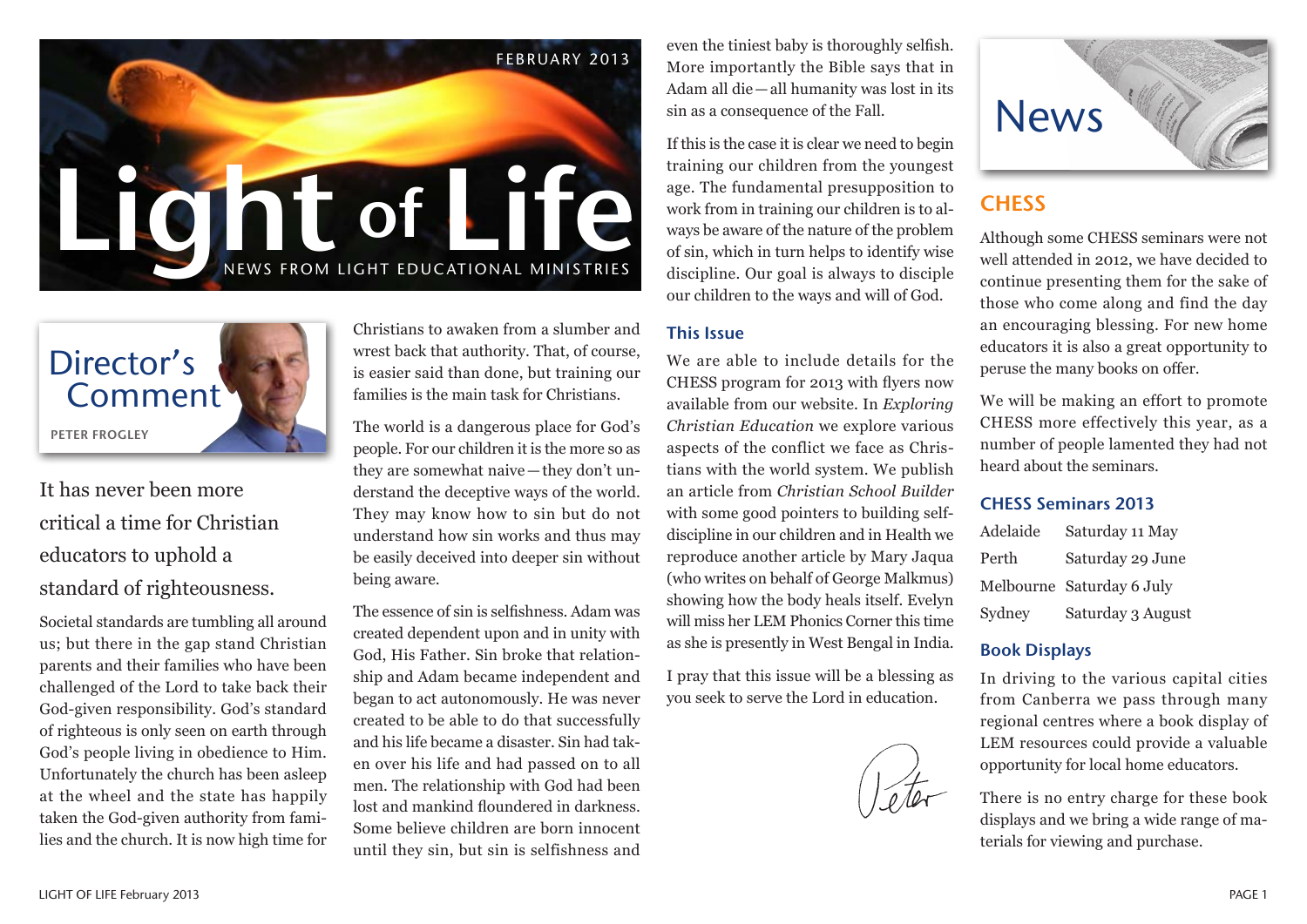If you would like to host such a display please contact our office (details on back page). All we need is someone to book a suitable facility and be a contact person for us—we'll do the rest!

Click here for more information and **KT** flyers for all CHESS seminars.

### International

### India and Nepal

Evelyn Garrard has returned to Nepal and India for another two months from early January 2013. This time she is conducting LEM Phonics seminars in Pokhara and Chitwan in Nepal, then moving in early February to Mt Carmel Christian School in Kalimpong in India's Darjeeling district. Then she goes on to Gangtok, Sikkim and possibly some other areas that were not confirmed when she left. Please pray for Evelyn as it is quite an adventure and things never turn out as expected. We are hopeful that this round of training will see LEM Phonics established in several schools.

### Papua New Guinea

Challenges continue for our friends in PNG. The government decided to discontinue outcome-based education (OBE) and now want a replacement program in place for the 2013 school year — an impossible task. Mesia Novau has not been daunted and continues to work away on this issue with some doors opening. Each year seems to be a new opportunity but each time poor

organisation and decision making at the highest levels make it exceedingly difficult to see anything properly established. As LEM Phonics is a comprehensive system it does require good management for it to be successfully established in one school let alone a whole nation. Your prayers for Mesia and his team would still be greatly appreciated as the school year rolls ever closer and decisions are not made. Despite the uncertainty there appears to be some good progress.

### Peru

Our representatives in Peru, Bob and Frances Relyea, continue to make great strides in that nation. They greatly benefitted from their three months at home with family and friends and we enjoyed a weekend with them here in Canberra. They return in late January for another twoyear stint in Peru and Peter Frogley will join them on 12 February for conferences in Piura (in northern Peru) and Lima. They will continue building a local team to continue the work when they return to Australia. One interesting development is that after many years of silence enquiries on Christian education and creation science have recently come from other Andean nations such as Ecuador, Columbia, Bolivia and Chile.



### No. 87: Us vs the World

In the last issue I wrote about new beginnings for the new year. That new year is now well underway (ready or not) and I trust it is bearing good fruit in your family.

We looked at ideas that can govern the way we train our children so that they can be strong in the Lord.

It is unfortunately the case that however strong we think our children's faith may be, they are too often not a match for the deception of the world. Our children, like their parents, have a problem with sin which is their natural default position. That is to say they do not need to learn to sin — it just comes naturally! Thus when they are exposed to the sin of the world their Christian values are assaulted and too often they capitulate, often through lack of experience.

We understand that sin is rooted in independence, which is the opposite to obedience, so it is to be expected that our children, as we have, will struggle with wanting to pursue independence. This pursuit intensifies as they soon discover that the world worships independence. Thus to be 'cool' or 'sick' (which apparently means to be accepted by the world) one needs to demonstrate a measure of independence and that is an area of potential conflict in our families.

### **Conflicts**

What are some of the conflicts our children will face at the various stages in their lives?

The world is thoroughly selfish and even we as Christians face the constant challenge of our own selfishness. So too, our children must also wrestle with this besetting evil. That is notably what teenage years are about—those unstable years of erratic and unpredictable behaviour which I think often leave our young people amazed later in life at their own poor behaviour and lack of wisdom. All that independent energy and wilfulness needs to be submitted to our Lord, who alone can make the necessary changes and bring forth good fruit.

I am sure we are all aware that Christ is delivering us daily through the sanctifying work of the Holy Spirit. Through that work we begin to understand the new standard, the Word of God, by which we have been called to live in the power and discipline of the Holy Spirit. The reality of this change in our own lives brings with it an increasing desire to see the same power of God at work in our children. And although the training and equipping of our children is carried out by rather imperfect parents we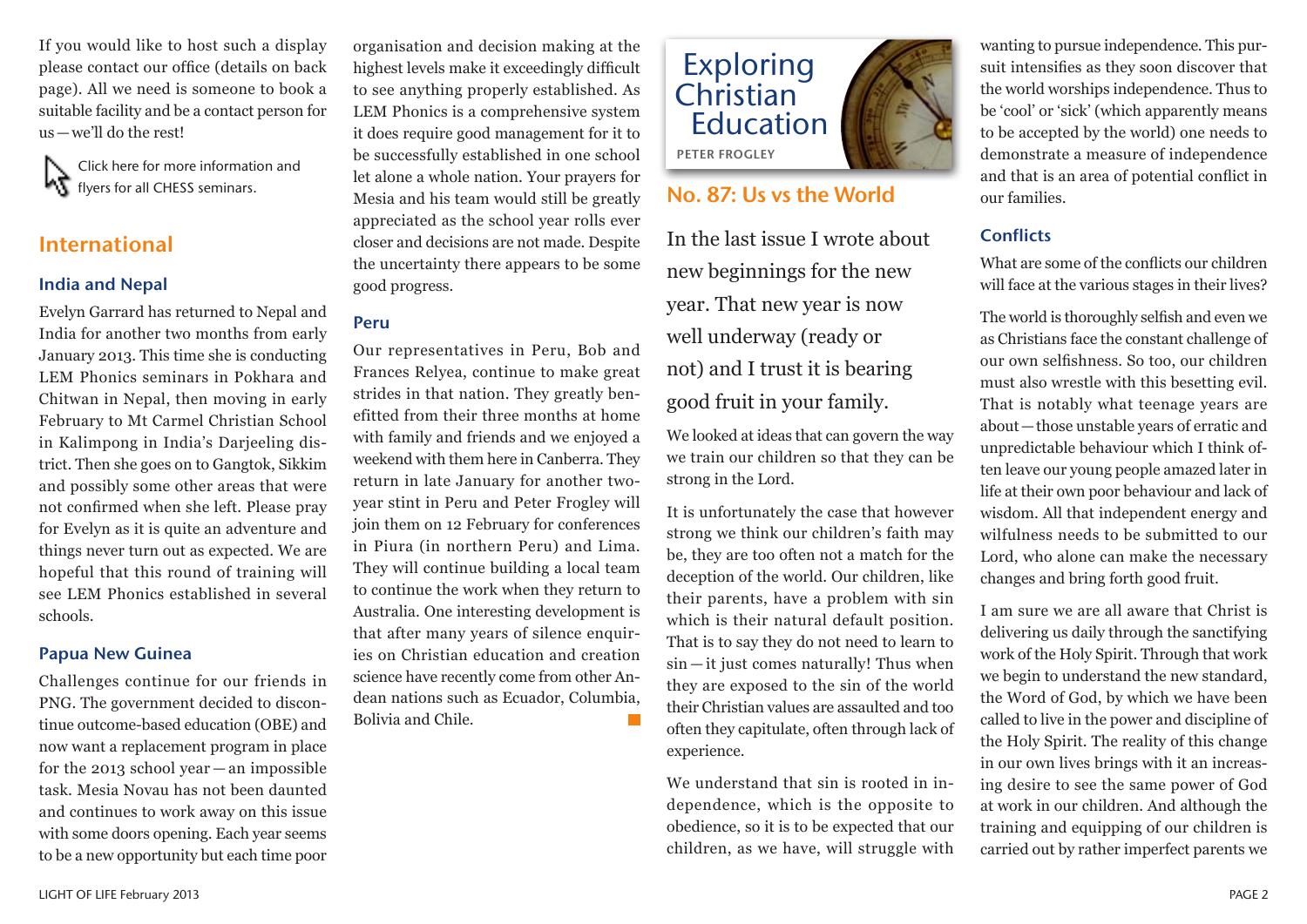can be encouraged by the perfection of our trainer, the Holy Spirit. The exciting aspect of this training of our children is that God's work is not limited to them but of necessity involves us as parents in this exciting journey. We must, however, always keep in mind that all the training and equipping in the world is still inadequate without the unction of the Holy Spirit, and He will call us to live by faith, trusting the Lord's wisdom and guidance.

## there is no day off in this battle

#### The Battlefields

The world's system comes to us and our family members in every area of life—and there is no day off in this battle. You are going to need the Holy Spirit on the job with you each day. We have already established that the underlying issue we face each day of our lives is selfishness. So to bring about change we don't attack the symptom of selfishness, but seek to address the cause—selfishness itself!

The battle in our children's lives begins from the beginning—that is from the time of birth. But let's jump forward to the two year old who has learned the most important word is NO! Perhaps that is because they have heard that word from their parents so often that they think that is what they are supposed to say to every situation they face?!! Seriously; they are telling you that they want to act independently—they want to be like the rest of the world. But that child is too young to run the family as yet. Don't lose that fight, because if you do you are on the way to losing the bigger battle.

Next it is the challenge of settling down to formal education, which is again a challenge to their independence to be able to do whatever they fancy. Incidentally that is why the experts tell us we must make education interesting and fun, until we find that the content has been removed because learning serious stuff was not 'fun' and thus Johnny can't read, write or add up. Don't lose this fight either, because if you do the battle is now almost lost.

Then comes what is popularly called the teenage years — 'young adult' may be a better term, as it implies growing up. The experts tell us this is a difficult time when teenagers are discovering their identity; their individuality and even their independence (there is that word again). The world tells them of the 'generation gap'—the idea that parents are a different breed and therefore incapable of understanding the self-centred, independent needs of their teenager. The truth is that this is a philosophical gap. The Christian parents are holding to a biblical position (a biblical world view), whilst the child has been enlightened—their eyes open to the world of sin. Their eyes are open and they perceive as Eve of old that they too can be as God; deciding for themselves what is good and what is bad.

Now if your teenybopper has survived until graduation from school and has not gone

completely mad you should send them off to University for the world to complete its task. The battle has been lost, but most parents lament 'What happened to that lovely little boy or girl?'

#### Is there an alternative?

Of course there is—the method developed and approved by our Creator. Our adaptation of it is not always fool-proof but it will give your children the best chance of staying faithful to the Lord.

That method you would know is to

train your child in the way he should go and when he is old he will not depart from it. *Proverbs 22:6.*

Paul says it well:

And you, fathers, do not provoke your children to wrath, but bring them up in the training and admonition of the Lord. *Ephesians 6:4.*

Translation—if you don't want your children to be angry and frustrated, train them in the ways of the Lord. That is, disciple them according to the Word of God.

You have heard it before, you say, and it does not work. Well, there is no alternative in God's word!

The operating principle is that we are conforming our child from the independent ways of sin and the world to the ways of obedience and discipleship — the way of Christ. It is not incidental that Jesus' followers were called 'disciples'.

This is the battlefield—don't forget it, for the fight is on every day, but in the midst of it all God will give you the wisdom and courage to address and win each little skirmish along the way. When we understand what is going on, dealing with independence and selfishness it makes it easier to address issues of life as they arise.

You have been called as the head and not the tail—God is with you to help you win the battle in and for the Lord.



Is there something wrong with a child when they seem to deliberately laugh louder than the others in their school room?

Or with the student that cries when their grades are not as good as they would like them to be? Or with the student who cannot seem to stop giggling during class? Or with the student who seemingly cannot sit still during the devotional period? Are these actions caused by physical problems that must be accepted as part of that individual, or can they be brought under control by discipline?

Discipline is training that builds self-control, character, orderliness and efficiency. Training is not only telling but also physically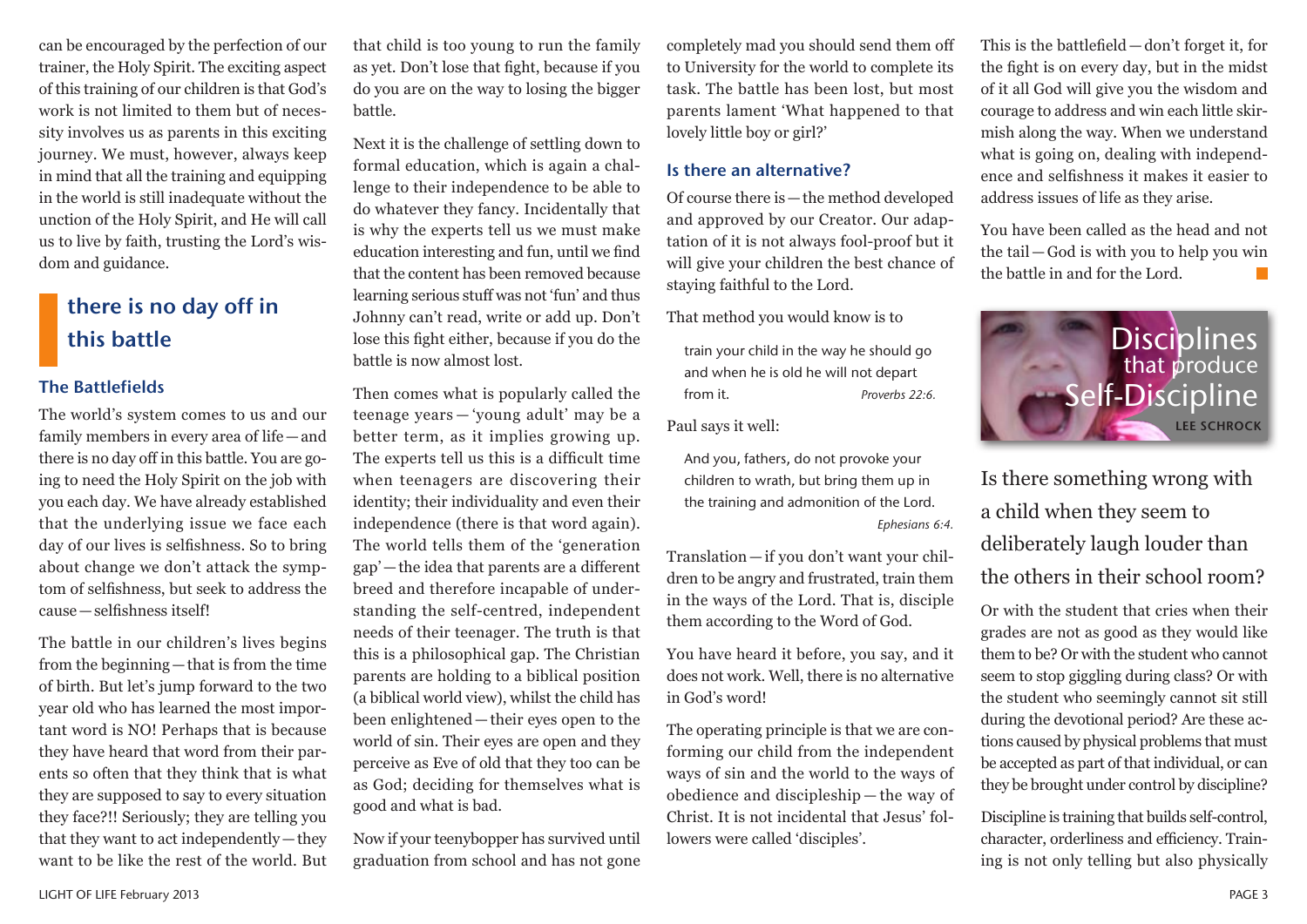restraining that emotion or action. Training must be repeated again and again. Habits do not release their victim easily.

It would be nice if children would automatically develop self-discipline as they mature. Some are more inclined to self-discipline than others are, but it seems that all children need to be helped to develop it. Because of their personality, some children have no idea that they are out of place when they let their emotions control their actions. They need to be taught by training that it is wrong to impose upon others by their unrestrained excess.

Some children have a much harder time controlling themselves than others do. But children never existed whose behavior could not be improved by discipling them until they learned to discipline themselves.

#### At Home

The foundation of self-discipline should be built before children start school.

Children must be taught to pray. When the family prays in their family worship and at meals, they need to learn to keep quiet. As they get a little older, they learn to think along with the one who is leading in prayer. At most such times, they will also like to pray their own prayer.

The parents need to teach them to forgive others for the wrongs they do to them. What happens when they come home from school and report that Johnny was mean to them today at recess, going into great detail and talking about how they would like to make

Johnny pay for it? They should learn that they may tell their mother what happened, but they dare not harbour ill feelings against the one who wronged them. They also should be taught that it may only be an imagined wrong. Forgiving is a real discipline because it is so contrary to human nature. When they learn to forgive from the heart, children have learned a good lesson in self-discipline.

They also need to learn the discipline of apologising when they have done something wrong to another, even if it was because of a misunderstanding. Usually, they will not feel like apologizing, even if they realize they were wrong. But if they are made to apologize at home, it will help them to do it at all times when it needs to be done.

# Training must be repeated again and again. Habits do not release their victim easily

The child must be taught to endure the distasteful. If they are required to wash dishes cheerfully, it will help them twenty years later when one of their own children plugs the plumbing and they need to open the sewer pipe to unclog it. A job well done brings a lot of satisfaction, even when one does not like the job. No one can get away from all unpleasant tasks. The sooner a child learns that they may as well get to the job and get it done, the better this habit will serve them later on.

They should be taught at home to control their emotions. Some children tend to cry every time something crosses their path. Perhaps they learned to cry as a way of getting their own way. They need to learn that it is not wrong to cry at appropriate times, but crying must be controlled. At the other end of the spectrum are those children who laugh when they should be serious. They need to learn that, although the ability to laugh is God-given, excessive laughing is obnoxious. It also keeps them from looking at serious situations seriously. Getting excited at many little things may also be excessive. 'I was excited' is no excuse for misbehavior: God expects us to control our emotions rather than letting them control us.

### At School

School is a good place to reinforce disciplines already taught at home. During class time, students need to sit still without kicking their feet, clicking their pen or making other disturbances. At times, students need to stand in line, waiting their turn at the water fountain. They need to learn patience with others who seem to take longer than they should.

Sharing is all-important in school. Students need to learn that they are not the only fish in the pool. They must share books at times; they must share the teacher's time; they might need to share their lunch too, if someone failed to bring theirs. They must also share time to tell some exciting news

while others are bursting to tell something that interests them.

Students must learn the discipline of submitting to authorities other than their parents. In school, the teacher is the authority. In fact, at no time in life will anyone be able to free of some authority over themselves. Learning to submit while young makes it so much easier to submit to all authorities over them when they are an adult. It is very difficult for an adult to learn submission if they have not learned that discipline as a child.

The discipline of learning to endure the distasteful must be practiced in school. When the snow is just right for sledding at recess and the sun beckons from outside, studies must still be completed. In the spring when the birds are singing and the creeks appear so inviting, the student must still sit inside the stuffy room, working. What discipline that takes! But it helps so much later if they learn it now.

It is a blessing that, as we impose discipline on our children, we ourselves are challenged to revive some of those disciplines that have become dormant or stagnant in our own lives. It gives us a refreshing zest for life as we relearn self-discipline. May the Lord bless you as you impose discipline on your students and imbibe some of it yourself.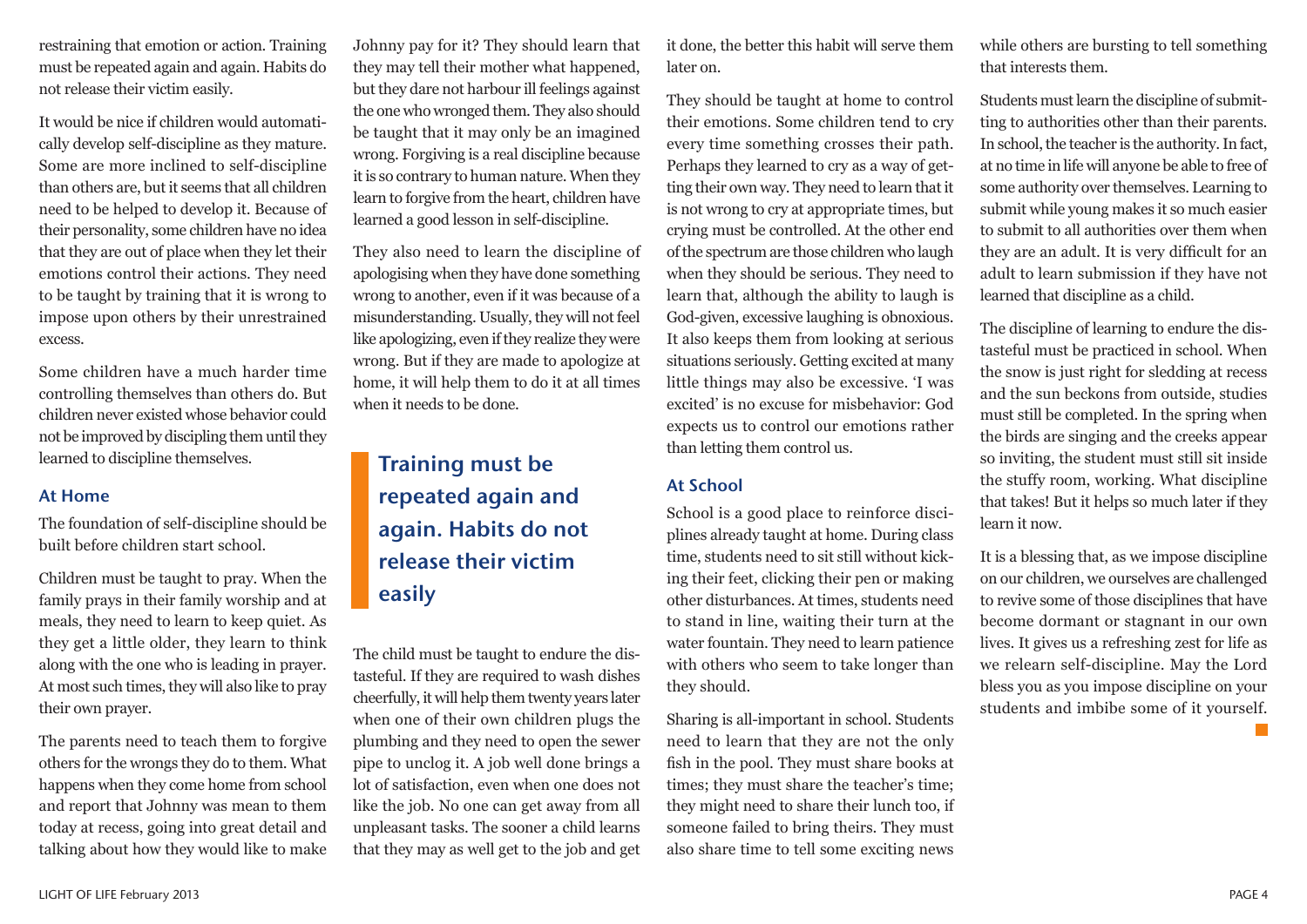

### How the Body Heals Itself

The body is a finely designed machine.

The psalmist David declared in Psalm 134:14, 'I will give thanks unto thee; for I am fearfully and wonderfully made: Wonderful are thy works; And that my soul knoweth right well'.

When one considers the structure, constitution, functions, and abilities of the human frame, it is evident that this handiwork is beyond the mind, skill and technical ability of man.

Did you know some of these little-known facts about the human body?

- The body is comprised of over 100 trillion living cells that are highly complex and unique in function.
- Each cell generates its own electrical field, which at times is larger than the electrical field near a high voltage power line.
- Each cell has its own internal clock, switching on and off in varying cycles from 2 to 26 hours, never wavering.
- Tears are salty because they are derived from the salt water in the circulatory system.
- The average speed of a sneeze is 68 miles per hour.
- The lung cilia that sweep the mucus up the trachea vibrate 1,000 times per minute.
- Each blood cell returns to the heart every minute.
- The mouth has nine thousand taste buds.
- The human brain has the capacity to hold the equivalent of 25 million books, enough to fill a bookshelf 500 miles long. This capacity exceeds that of the Library of Congress that contains 17 million volumes.

### The Body: A Living Organism

Unlike inanimate objects, we breathe, move, eat, drink, laugh and cry. We live because we are formed as offspring of the Ever-Living: the Creator Himself.

Health and healing are based upon respect for the Almighty and the living body that He has given us. Our bodies are unique physically, emotionally and spiritually.

### The Body: Designed To Run On Living Food

Scripture is replete with evidence that the Almighty not only gave us the instruction manual (His word) for the care and keeping of our earthly temples (bodies), but also made provision for the body's physical, emotional, and spiritual needs. His first instructions to man for the sake of his well being included a menu plan. He instructed His creation to eat plant-based foods.

This original diet is recorded in Genesis 1:29:

And God said, 'Behold, I have given you every herb yielding seed, which is upon the face of all the earth, and every tree, in which is the fruit of a tree yielding seed; to you it shall be for food'.

That God specifically addressed diet (telling us to eat natural, whole foods) should speak to us of the importance that diet plays in relation to health. The herb of the ground (greens) and fruit of the tree were created for us. So it is that natural, whole, living (raw) fruit, vegetables, seeds, nuts and whole grains prove to be the best food for ultimate wellness and longevity.

### The Body: A Self-Healing Machine

God designed the body to be self-healing. He gave it an internal instinct and knowhow to correct itself should the need arise. Hence, it is no surprise that the loss of his spiritual eyesight eventually caused Adam to stray from God's original diet plan. Whole, living foods were replaced with cooked and 'forbidden' foods, as outlined in the books of Exodus, Leviticus, and Deuteronomy. Whereas God was forced to install a dietary code for the preservation of His people, it must be understood that this code was for a specific time and purpose and did not replace His ultimate diet plan as found in Genesis 1:29. This truth is evidenced by the fact that living foods contain a sustaining life-force that preserves the physical frame and initiates the self-healing mechanism of the body.

Whether it be sickness, pain, disease, dietary abuse or malnourishment, the body has the ability to heal itself if given living food. So it is that God is loving, kind and merciful to provide a natural, wholesome way that we can be healed of our physical, emotional, and spiritual distress.

### The Alternative Route

It is no surprise, then, that the road to health and wellness is a natural way, albeit an alternative route in the modern world. For most people are travelling a broad road that leads to sickness and often early death, seldom understanding the underlying cause of their ills.

Some have discovered how to reclaim their bodies from many of the ravages of sickness and disease through the wonder of a live food diet and invigorating exercise. Since many health problems are the result of poor diet, improving one's diet becomes imperative to good health, especially if life-threatening conditions exist.

Natural, whole foods assist the body's ability to heal itself. Implementing a juicing program and incorporating living foods into daily meals is important as is eliminating harmful 'foods' such as processed/junk foods and animal-based foods (meat, dairy, seafood), refined sugar, and refined grains.

It is equally important to supplement our diets with healthy food supplements so that the body will have maximum power to rebuild itself. Without proper and sufficient nutrients, the restoration of the bodily temple cannot be accomplished.  $\mathbb{R}^n$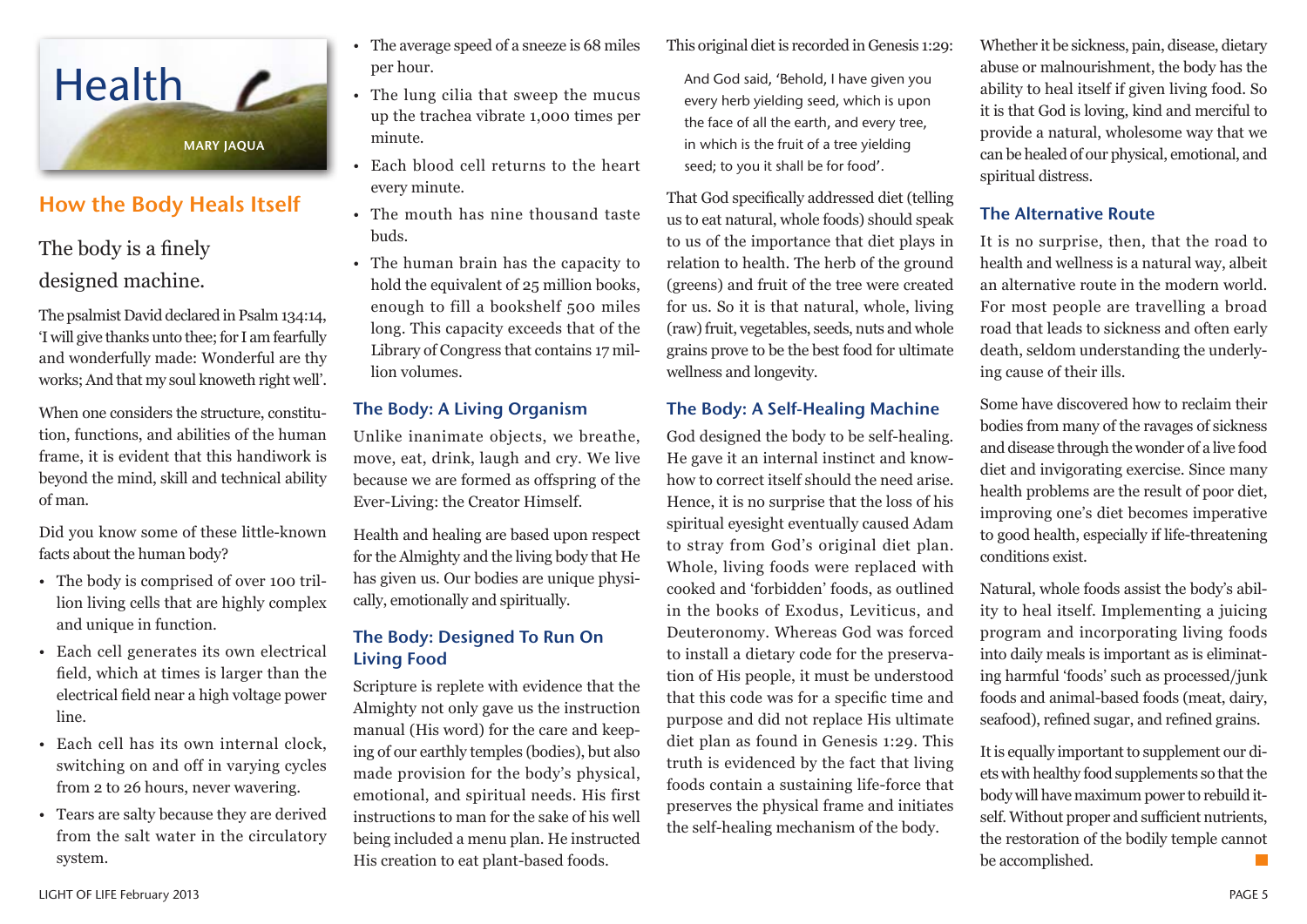

## Bob Jones **University** Press Grade 3 Bible Truths: Following Christ (4th Ed)

A restructure and rewrite of this course. These Bible Truth books are a highly recommended Bible course, presenting a strong and sound biblical message. Student Worktext **\$25.20** Teacher Edition **\$61.75** Test Book **\$16.35** Key to Test Book **\$10.10** Music CD **\$18.90**

### Grade 7 Mathematics: Fundamentals of Math (2nd Ed)

This is a complete revision of the first edition covering the same topics but in somewhat expanded. Larger format and a more attractive layout and presentation. Student text **\$52.90** Teachers Edition (2 vol) **\$85.70** Test Book **\$17.65** Answer Key to Test **\$11.35**

### Grade 8 Mathematics: Pre-Algebra (2nd Ed)

This is a complete reorganisation of material from the previous edition. Larger format and a more attractive layout and presentation.

| Student text             |                    | \$52.95 |
|--------------------------|--------------------|---------|
| Teachers Edition (2 vol) |                    | \$68.05 |
|                          | <b>Test Book</b>   | \$17.65 |
|                          | Answer Key to Test | \$11.35 |
|                          |                    |         |

Bob Jones Curriculum Click to order

**PRETALGEBRA** 

# Student Library

### Rod and Staff Publishers



*The Extra Mile* **\$8.80**

> **Book About** God

Stories From Grandma's Dau

### *My Book About God*

Nicely illustrated book of poems will increase children's awareness of God – His presence, holiness and tender love. 94 pages, soft cover. **\$6.50**

*Stories from Grandma's Day* 59 stories for children 9-14 years. Taken from Grandma Anna's vast store of memories that will teach and

inspire young

Rod & Staff Library Books

Click to order

cover. **\$11.60**

A compilation of 35 short stories for young readers. 175 pages, soft cover.



### Bob Jones University Press Upper Primary books

*The Choctaw Code*

In the 1890s, after moving to the Choctaw nation with his parents, Tom finds his friendship with Jim Moshulatubbee complicated when Jim is sentenced to death under Choctaw law. 120 pages, soft cover. **\$11.35**

### *River of Danger*

While spying on Samuel Kirkland, the first missionary to the Seneca Indians, Young Wolf learns the meaning of friendship and bravery from his white-skinned brother during a life-threatening winter. 114 pages, soft cover. **\$11.35**

Bob Jones Library Books Click to order

and old readers alike. 285 pages, soft